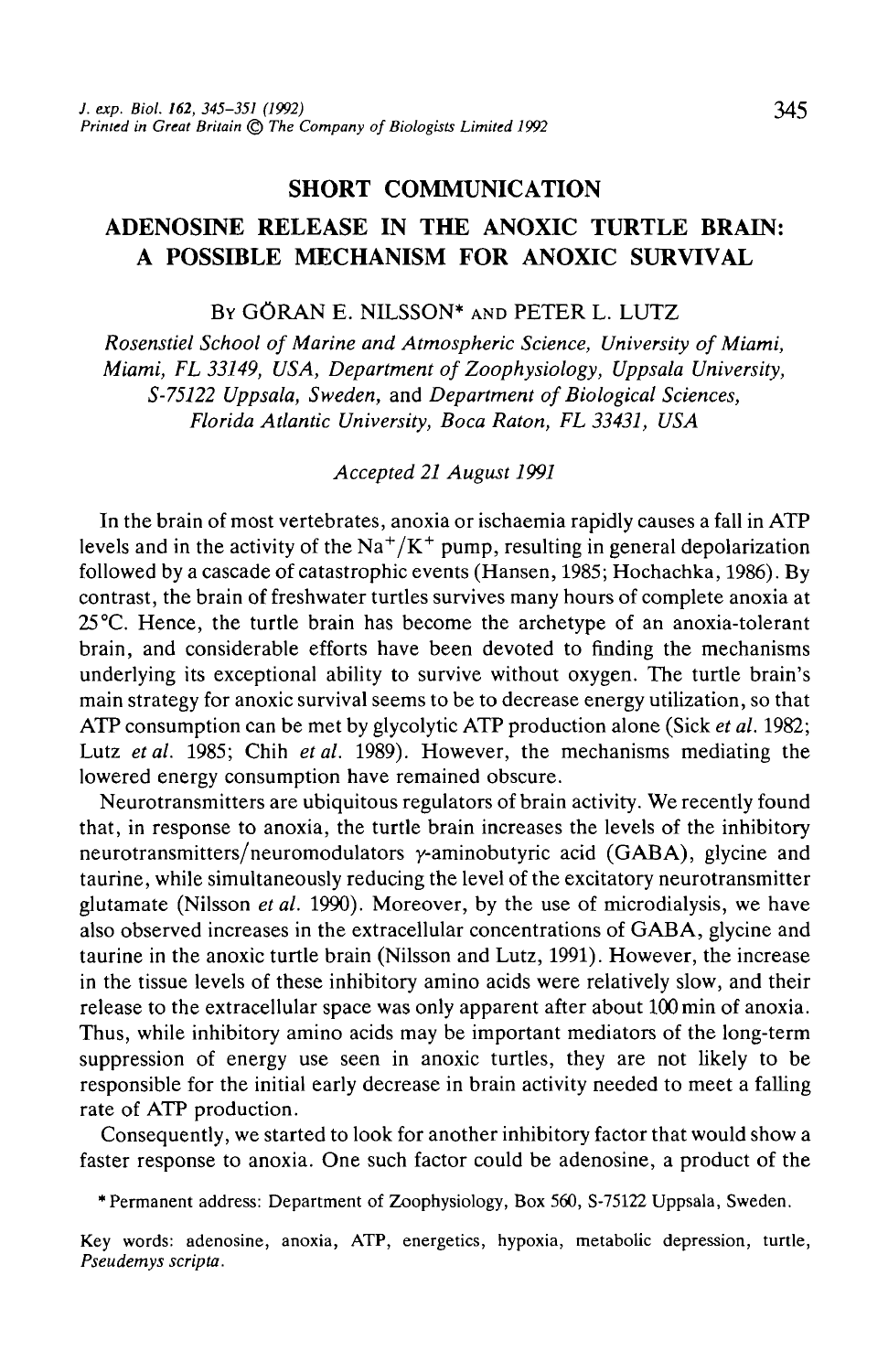breakdown of high-energy purines like ATP. Indeed, two previous studies on the brain of anoxic turtles (Lutz *et al.* 1984; Kelly and Storey, 1988) have shown that there is a small but significant temporary fall in ATP, ADP and AMP levels as an immediate response to anoxia. This suggests that there might be a corresponding increase in the level of adenosine.

Adenosine is an inhibitory neuromodulator in the vertebrate brain, decreasing neuronal excitability (postsynaptic inhibition) as well as neurotransmitter release (presynaptic inhibition) (Stone, 1981; Proctor and Dunwiddie, 1987). Moreover, adenosine is known to cause cerebral vasodilation, thereby increasing cerebral blood flow (Berne *et al.* 1974; Morii *et al.* 1987) and, more recently, it has been found to stimulate glycogenolysis (Magistretti *et al.* 1986). Thus, adenosine seems to have all the properties required for promoting anoxic survival. Interestingly enough, the anoxic turtle brain displays a decrease in electrical activity (Sick *et al.* 1982) and synaptic transmission (Feng *etal.* 1988), as well as an initial 10-fold increase in cerebral blood flow (Bentley, 1986). Nevertheless, a possible role for adenosine in the anoxia tolerance of the turtle brain has not been examined previously.

In the present study, we have measured the effect of anoxia on the extracellular level of adenosine in the turtle brain striatum. Extracellular fluid was sampled by microdialysis *in situ* (Ungerstedt, 1984).

Turtles *(Pseudemys scripta* Schoepff, weighing 350-500 g) were anaesthetized (pentobarbital 50 mg  $\text{kg}^{-1}$  intraperitoneally) and ventilated with air (using a smallanimal respirator from Phipps and Bird Inc., Richmond, VA) while a  $5 \text{ mm} \times 5 \text{ mm}$ area of the skull above the telencephalon was removed. A small hole was made in the dura and, using a stereotaxic instrument, a microdialysis probe (1 mm membrane length, from Carnegie Medicin, Stockholm, Sweden) was gently pushed down through the roof of one of the telencephalic hemispheres to the striatum (2.0mm from the midline of the brain, 1.5 mm behind the rostral tip of the telencephalon and 4.0mm ventral to the dura). The probe was perfused at a rate of  $1 \mu$ lmin<sup>-1</sup> using a CMA-100 microinfusion pump (Carnegie Medicin, Stockholm, Sweden). The perfusion Ringer contained  $108 \text{ mmol}1^{-1}$  NaCl,  $26 \text{ mmol } 1^{-1} \text{ NaHCO}_3$ , 3.5 mmol $1^{-1}$  KCl, 1.7 mmol $1^{-1}$  NaH<sub>2</sub>PO<sub>4</sub>, 1.5 mmol $1^{-1}$ CaCl<sub>2</sub> and 0.7 mmol  $I^{-1}$  MgSO<sub>4</sub> (pH7.4). Anoxia was produced by feeding N<sub>2</sub> into the respirator. After each experiment, the probe was perfused with Methylene Blue and the brain was removed, frozen and sliced to confirm the position of the probe. The dialysis fluid was collected at 30min intervals and analysed with regard to the content of adenosine using HPLC with spectrophotometric detection, as described by Hagberg *etal.* (1987). The values were adjusted for the *in vitro* recovery (10-14%) measured for each probe, as described by Tossman and Ungerstedt (1986).

Using the same experimental set-up, the extracellular concentration of alanine, an end product of anaerobic metabolism, was measured to obtain a marker for the onset of anoxia in brain tissue under the present conditions (Nilsson and Lutz, 1991).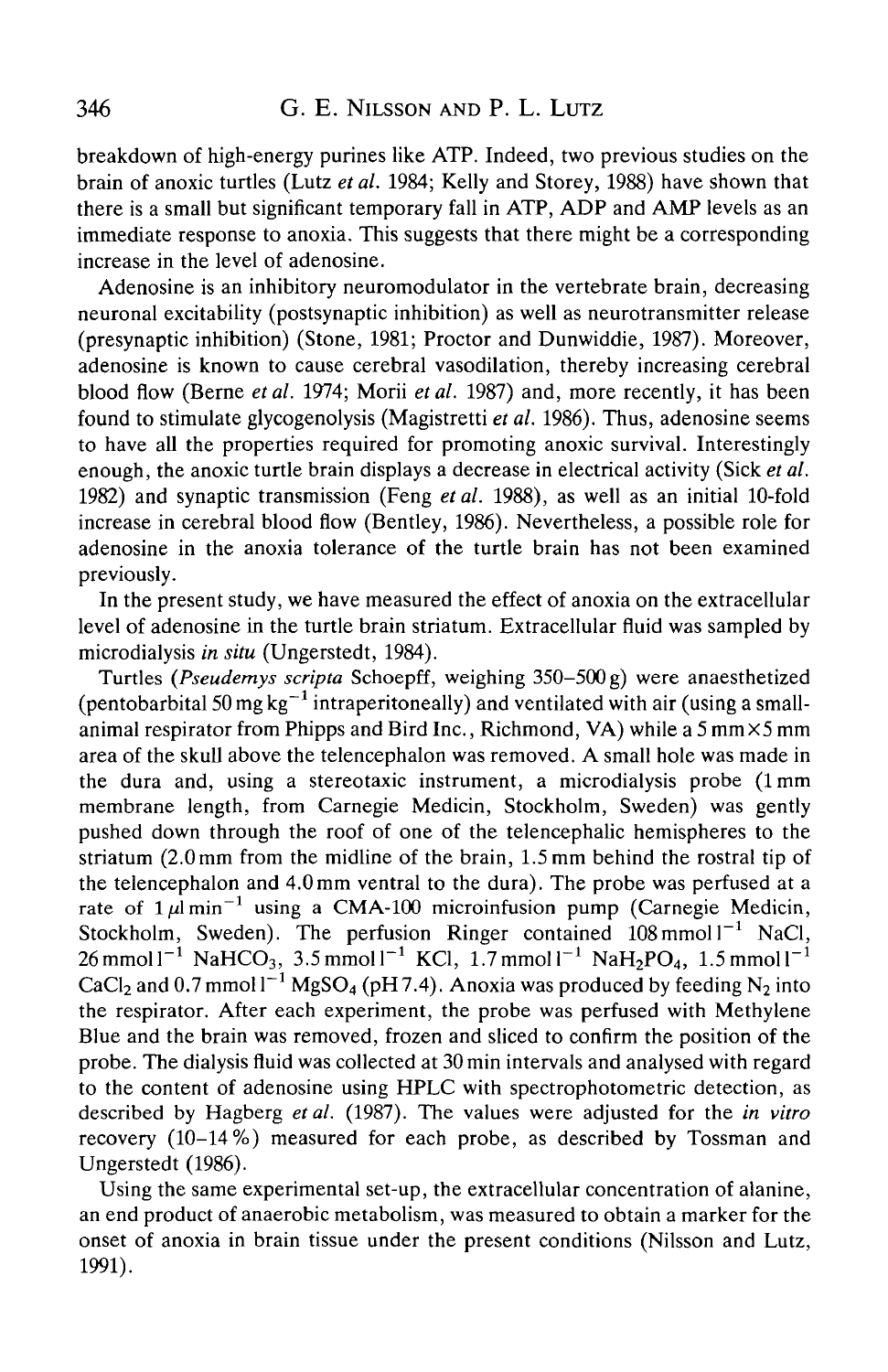

Fig. 1. Effect of  $N<sub>2</sub>$  respiration on the extracellular level of adenosine measured by intracerebral microdialysis in the striatum of freshwater turtles held at 25 °C. The onset of anoxia (time=0min) was counted from the extrapolated start of the rise in the concentration of alanine (occurring after 40 min of  $N<sub>2</sub>$  respiration), an end product of anaerobic metabolism (see Fig. 2). Values are mean±s.E.M. *(N=4).*

The effect of  $N_2$  respiration on the extracellular level of adenosine in the striatum of freshwater turtles is shown in Fig. 1. The normoxic level of adenosine was 1.7 $\pm$ 0.2  $\mu$ moll<sup>-1</sup>. Immediately upon the onset of tissue anoxia, the extracellular level of adenosine started to increase, peaking at  $20.9 \pm 5.7 \,\mu$ moll<sup>-1</sup> after 90min (12 times the control level). The adenosine concentration then fell, returning to the control level after 240-400 min of anoxia. In the brain of turtles respirated with air for 150min, the extracellular concentration of adenosine did not increase.

The onset of tissue anoxia occurred  $40\pm 13$  min (N=4) after the start of N<sub>2</sub> respiration, as calculated from the extrapolated start of the alanine rise (Fig. 2). To get an accurate picture of the time course of the events initiated by anoxia under the experimental protocol used, a marker for the start of anoxia at the tissue level is needed (Lutz *etal.* 1984; Nilsson and Lutz, 1991). The onset of tissue anoxia is likely to vary between the different protocols used in experiments with anoxia in turtles ( $N_2$  respiration *via* a respirator, voluntary  $N_2$  respiration in a  $N_2$ atmosphere, and forced submergence in anoxic water).

Adenosine release to the extracellular space in response to hypoxia and ischaemia is well established in the mammalian brain (Berne *et al.* 1974; Van Wylen *et al.* 1986; Hagberg *et al.* 1987), an event that is thought to be a direct result of the massive breakdown of phosphorylated purines (ATP, ADP and AMP) during oxygen depletion (Barberis *etal.* 1985; Hagberg *etal.* 1986; Newby *etal.* 1990). Hence, much interest has lately been focused on a possible role of adenosine in counteracting hypoxic or ischaemic brain damage in mammals (Newby *et al.* 1990), although the ability of adenosine to do this in mammals must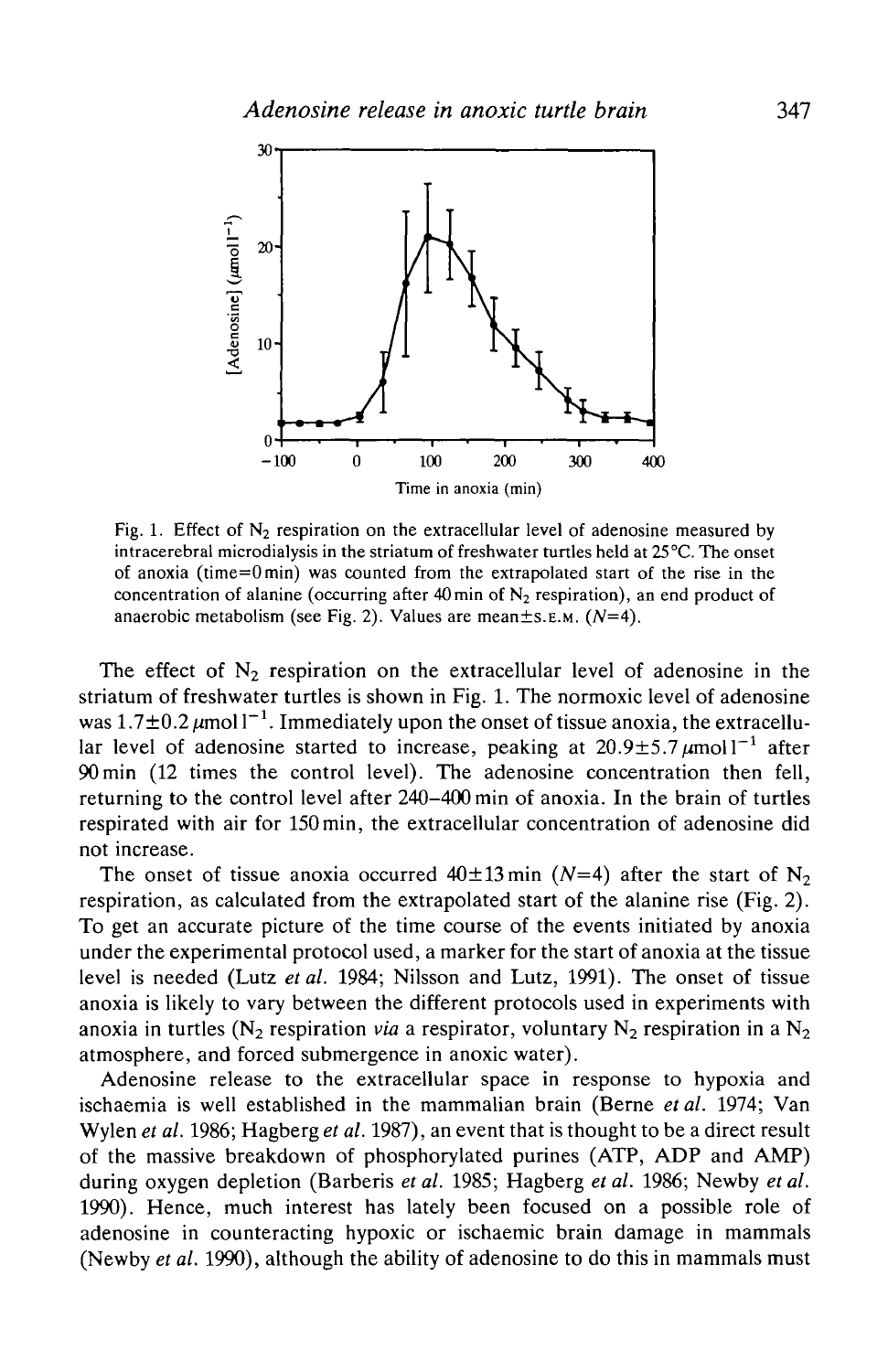348



Fig. 2. Effect of  $N_2$  respiration on the extracellular level of alanine measured by intracerebral microdialysis in the striatum of four freshwater turtles held at 25 °C. The extrapolated start of the rise in alanine concentration suggested that the onset of anoxia at the brain tissue level occurred after  $40\pm13$  min of N<sub>2</sub> respiration (mean  $\pm$ S.E.M.).

be limited, as evident from the high susceptibility of the mammalian brain to anoxic damage. Unlike adenosine release in the mammalian brain, the release in turtle brain may truly be a mechanism for anoxic *survival.*

In contrast to the almost total depletion of phosphorylated purines in the anoxic mammalian brain, the turtle brain maintains its levels of ATP, ADP and AMP relatively constant throughout many hours of anoxia. Nevertheless, two previous studies have shown that there is a limited, but significant, temporary fall in the levels of these energy-carrying compounds. Hence, Lutz *etal.* (1984) found that the turtle brain levels of ATP and ADP decrease by 19 % and 38 %, respectively, after 10 min of  $N_2$  respiration, while normal levels were re-established after an additional 35 min of  $N_2$  respiration. Likewise, Kelly and Storey (1988) observed 26%, 35% and 78% falls in ATP, ADP and AMP concentrations, respectively, after 1 h of submergence in anoxic water, while 5 h of submergence caused the ATP and ADP levels to increase above the normoxic levels. This temporary breakdown of phosphorylated purines is likely to be the most important source of the increase in extracellular adenosine concentration reported in this paper. A comparison with the previous data suggests that there is a delay between the fall in intracellular phosphorylated purines and the elevation in extracellular adenosine concentration in turtle brain. A similar, but shorter, delay is also seen in the mammalian brain (Hagberg et al. 1987).

As mentioned above, adenosine seems to be an ideal candidate for a mediator of anoxic survival in the turtle brain, because of its ability to decrease electrical and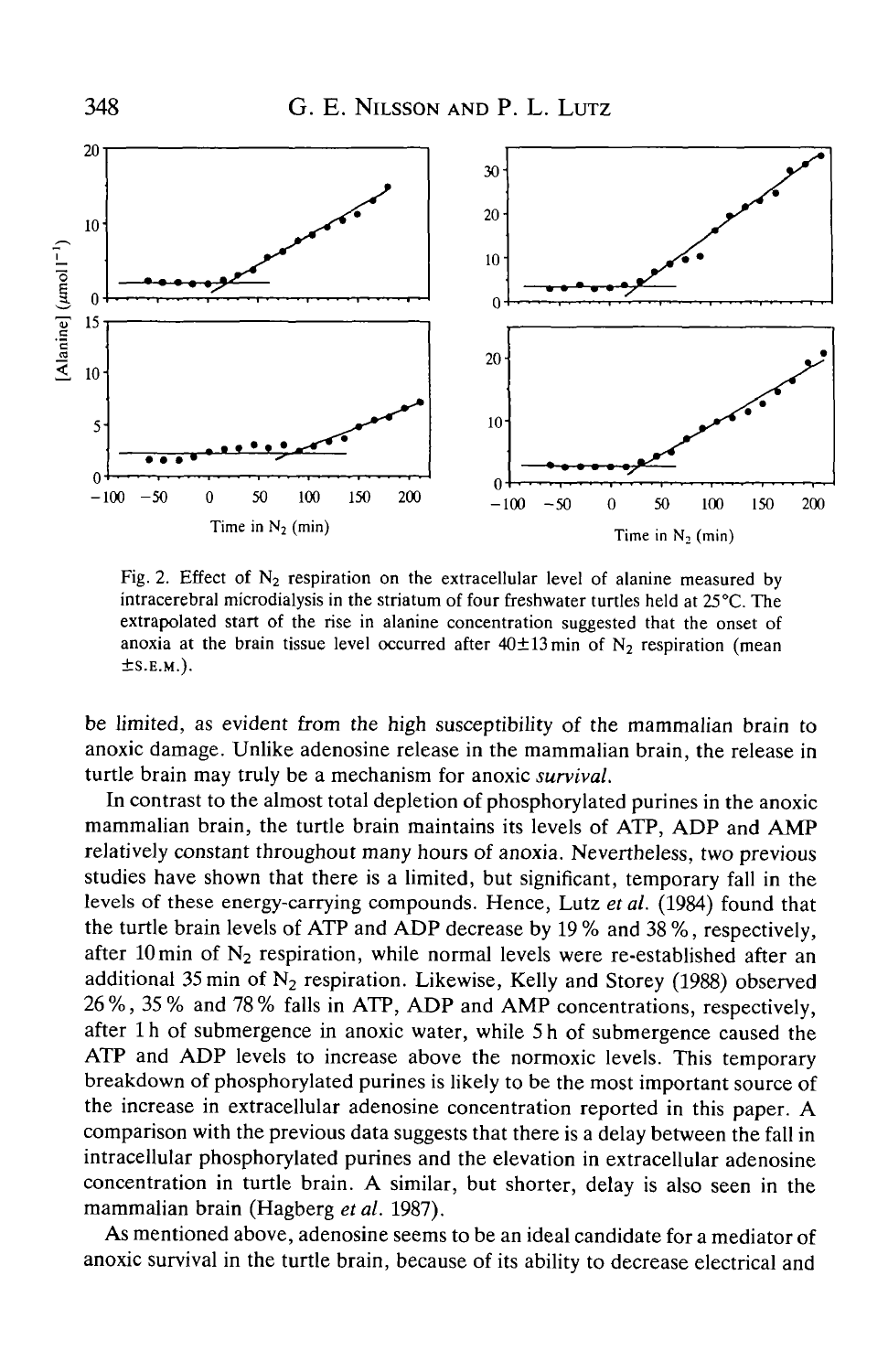synaptic activity, elevate glucose levels and increase cerebral blood flow. Moreover, adenosine induces bradycardia in rats, when injected in brain areas responsible for the regulation of heart rate (Tseng *etal.* 1988). Indeed, turtles display a large fall in heart rate after about 1 h of submergence in deoxygenated water (Penney, 1974).

Although both the mammalian and the turtle brain respond to anoxia by releasing adenosine, only turtles have the ability to avoid a general depolarization and survive prolonged anoxia. Clearly, a major factor underlying this discrepancy is the exceptional ability of turtles to maintain the brain energy charge by anaerobic glycolysis alone. Experiments with brain slices at 26°C indicate that the normoxic turtle brain depends more on glycolytic ATP generation (24 % of total ATP production) than does the normoxic rat brain (13 % of total ATP production) (Robin *etal.* 1979). Thus, the turtle brain has to make a smaller increase in glycolytic rate to compensate for the cessation of aerobic energy production. Moreover, at their respective physiological body temperatures (37 $\degree$ C and 21 $\degree$ C), the rate of normoxic oxygen consumption by mammalian brain synaptosomes is about four times higher than that of turtle brain synaptosomes (Edwards *et al.* 1989). Consequently, in the anoxic turtle brain, the effects of adenosine (reducing energy consumption and increasing energy supply) combined with a high basal glycolytic activity, as well as glycolytic activation (Kelly and Storey, 1988), could be enough to compensate for the loss of aerobic energy production.

The response of the turtle brain to anoxia appears to occur in two phases (Lutz *et al.* 1985). During the initial transition phase, the loss of oxidative phosphorylation is compensated by enhanced glycolysis (Kelly and Storey, 1988). This phase is followed (after approximately 1 h) by a radical down regulation where energy requirements are reduced to about 5 % of normoxic values (Chih *et al.* 1989).

The increase in extracellular adenosine in the turtle brain was only temporary, and the adenosine level started to fall after 90-120 min (Fig. 1). We have recently found that the extracellular levels of the inhibitory amino acids GABA, glycine and taurine start to increase after about 100 min of anoxia (Nilsson and Lutz, 1991), i.e. at about the same time as the adenosine level starts to fall. Thus, it is tempting to suggest that adenosine mediates the initial compensatory energetic shift in turtle brain by reducing brain activity and increasing glucose supply, while the later release of inhibitory neurotransmitters plays a role in establishing and maintaining the radically depressed metabolic state that allows the turtle brain to survive prolonged anoxia.

In conclusion, by combining the present results with those of previous studies, a model for the anoxic survival of the turtle brain emerges, where the following events appear to be the most fundamental. By blocking oxidative energy production, anoxia causes the rate of ATP synthesis to fall below the rate of ATP use. As a result, adenosine will be formed as phosphorylated purines like ATP are degraded. Adenosine will increase the rate of glycogenolysis and brain blood flow, hence increasing the amount of glucose available for glycolytic ATP synthesis. Simultaneously, adenosine will cause a decrease in ATP use by inhibiting neuronal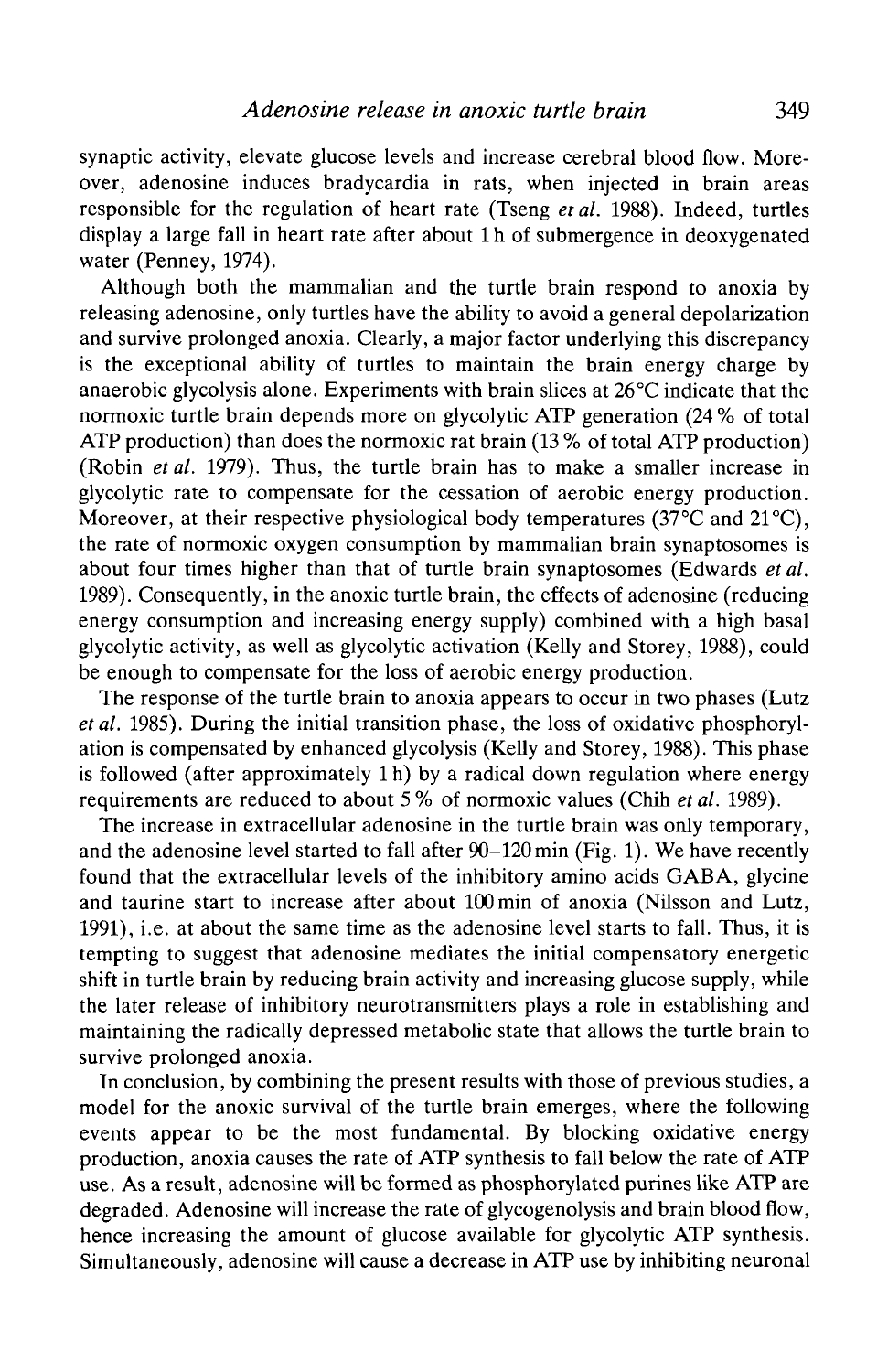## 350 G. E. NILSSON AND P. L. LUTZ

excitability and transmitter release. Consequently, the ATP level will rise again while the adenosine concentration will stabilize or fall. Finally, adenosine will return to pre-anoxic levels when brain activity has been suppressed by the increased release of inhibitory amino acids seen at a later stage of anoxia.

This study was supported financially by the National Science Foundation Grant DCB8608670, the Swedish Council for Forestry and Agricultural Research Grant 0890/89 v 88, the Florida Atlantic University Foundation and the Helge Ax:son Johnson Foundation.

#### **References**

- BARBERIS, C., LEVIEL, V. AND DAVAL, J. L. (1985). Metabolism and release of purines from nervous tissue. In *Purines, Pharmacology and Physiological Roles* (ed. T. W. Stone), pp.
- BENTLEY, T. B. (1986). Cardiovascular responses of the turtle *Pseudemys scripta* to anoxia and hypercapnia. PhD thesis, University of Miami, Coral Gables, 165pp.
- BERNE, R. M., RUBIO, R. AND CURNISH, R. R. (1974). Release of adenosine from ischemic brain. Effect on cerebral vascular resistance and incorporation into cerebral adenine nucleotides. Circulation Res. 35, 262-271.
- CHIH, C.-P., FENG, Z.-C., ROSENTHAL, M., LUTZ, P. L. AND SICK, T. J. (1989). Energy metabolism, ion homeostasis, and evoked potentials in anoxic turtle brain. *Am. J. Physiol.*
- EDWARDS, R. A., LUTZ, P. L. AND BADEN, D. G. (1989). Relationship between energy expenditure and ion channel density in the turtle and rat brain. Am. J. Physiol. 257, R1354-R1358.<br>
FENG, Z.-C., ROSENTHAL, M. AND SICK, T. J. (1988). Suppression of evoked potentials with
- continued ion transport during anoxia in turtle brain. *Am. J. Physiol.* **255,** R478-R484.
- HAGBERG, H., ANDERSSON, P., BUTCHER, S., SANDBERG, M., LEHMANN, A. AND HAMBERGER, H. (1986). Blockade of jV-methyl-D-aspartate-sensitive amino acid receptors inhibit ischemia- induced accumulation of purine catabolites in the rat striatum. *Neurosci. Lett.* 68, 311-316.
- HAGBERG, H., ANDERSSON, P., LACAREWICZ, J., JACOBSON, I., BUTCHER, S. AND SANDBERG, M. (1987). Extracellular adenosine, inosine, hypoxanthine, and xanthine in relation to tissue nucleotides and purines in rat striatum during transient ischemia. J. Neurochem.  $49, 227-231$ .
- HANSEN, A. J. (1985). Effect of anoxia on ion distribution in the brain. *Physiol. Rev.* 65,
- 101–148.<br>HOCHACHKA, P. W. (1986). Defence strategies against hypoxia and hypothermia. *Science* 231,<br>234–241.<br>KELLY, D. A. AND STOREY, K. B. (1988). Organ-specific control of glycolysis in anoxic turtles.
- 
- *Am. J. Physiol.* 255, R774–R779.<br>
LUTZ, P. L., MCMAHON, P., ROSENTHAL, M. AND SICK, T. J. (1984). Relationships between<br>
aerobic and anaerobic energy production in turtle brain in situ. *Am. J. Physiol.* 247,
- R740–R744.<br>
LUTZ, P. L., ROSENTHAL, M. AND SICK, T. J. (1985). Living without oxygen: turtle brain as a model of anaerobic metabolism. *Molec. Physiol.* **8**, 411–425.
- MAGISTRETTI, P. J., HOF, P. R. AND MARTIN, J.-L. (1986). Adenosine stimulates glycogenolysis in mouse cerebral cortex: a possible coupling mechanism between neuronal activity and energy metabolism. J. Neurosci. 6, 2558–2562.
- MORII, S., NGAI, A. C., Ko, K. R. AND WINN, H. R. (1987). Role of adenosine in regulation of cerebral blood flow: effects of theophylline during normoxia and hypoxia. *Am. J. Physiol.* **253,** H165-H175. NEWBY, A. C, WORKU, Y., MEGHJI, P., NAKAZAWA, M. AND SKLADANOWSKI, A. C. (1990).
- Adenosine: a retaliatory metabolite or not. *News Physiol. Sci.* 5, 67-70.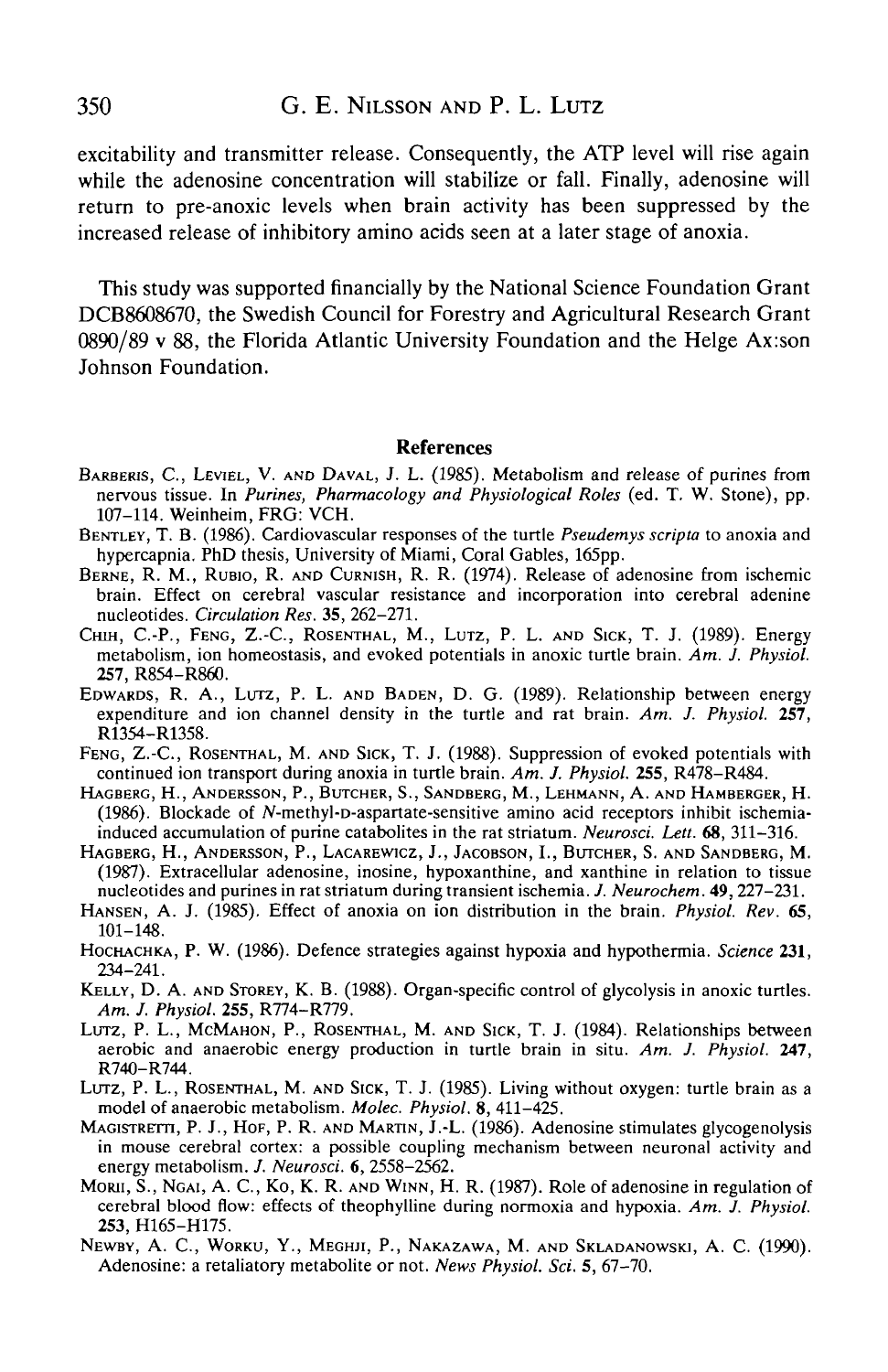- NILSSON, G. E., ALFARO, A. A. AND LUTZ, P. L. (1990). Changes in turtle brain neurotransmitters and related substances during anoxia. Am. J. Physiol. 259, R376–R384.
- NILSSON, G. E. AND LUTZ, P. L. (1991). Release of inhibitory neurotransmitters in response to anoxia in turtle brain. Am. J. Physiol. **261**, R32–R37.
- PENNEY, D. G. (1974). Effects of prolonged diving anoxia on the turtle, *Pseudemys scripta elegans. Comp. Biochem. Physiol.* 47A, 933-941.
- *PROCTOR, W. R. AND DUNWIDDIE, T. V.* (1987). Pre- and postsynaptic actions of adenosine in the *in vitro* rat hippocampus. *Brain Res.* 426, 187–190.
- ROBIN, E. D., LEWISTON, N., NEWMAN, A., SIMON, L. M. AND THEODORE, J. (1979). Bioenergetic pattern of turtle brain and resistance to profound loss of mitochondrial ATP generation. Proc. natn. Acad. Sci. 76, 3922-3926.
- SICK, T. J., ROSENTHAL, M., LAMANNA, J. C. AND LUTZ, P. L. (1982). Brain potassium ion homeostasis, anoxia, and metabolic inhibition in turtles and rats. *Am. J. Physiol.* **243,**
- STONE, T. W. (1981). Physiological roles of adenosine and adenosine 5'-triphosphate in the nervous system. Neuroscience  $6, 523-555$ .
- TOSSMAN, U. AND UNGERSTEDT, U. (1986). Microdialysis in the study of extracellular levels of amino acids in the rat brain. *Acta physiol. scand.* **128**, 9–14.
- TSENG, C.-J., BIAGGIONI, I., APPALSAMY, M. AND ROBERTSON, D. (1988). Purinergic receptors in the brainstem mediate hypotension and bradycardia. *Hypertension* **11,**191-197. UNGERSTEDT, U. (1984). Measurement of neurotransmitter release by intracranial dialysis. In
- *Measurement of Neurotransmitter Release* in Vivo (ed. C. A. Marsden), pp. 81-105. New
- VAN WYLEN, D. G. L., PARK, T. S., RUBIO, R. AND BERNE, R. M. (1986). Increases in cerebral interstitial fluid adenosine concentration during hypoxia, local potassium infusion, and ischemia. *J. Cerebral Blood Flow Metab.* 6, 522-528.